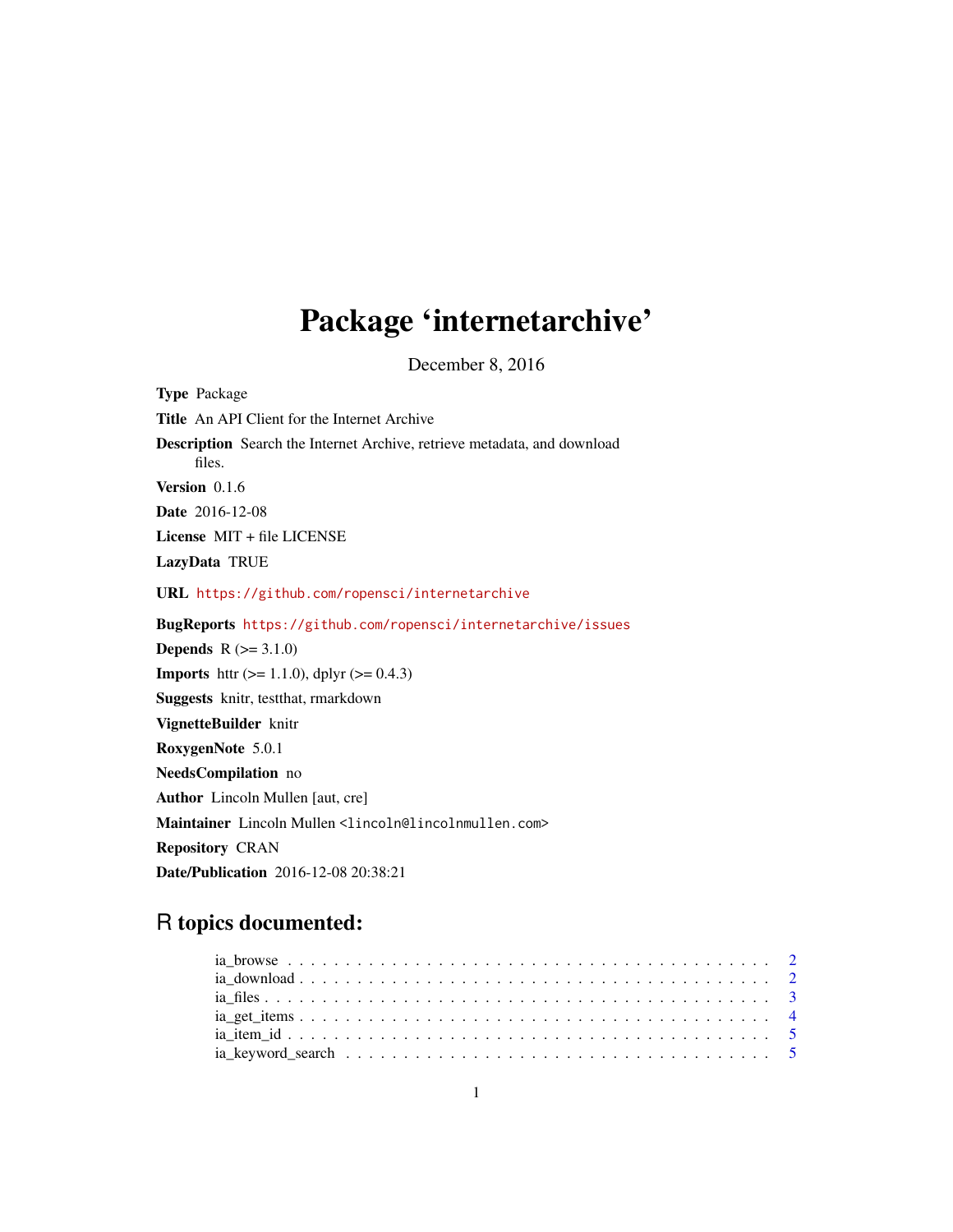#### <span id="page-1-0"></span>2 ia\_download

| Index |  |  |  |  |  |  |  |  |  |  |  |  |  |  |  |  |  |  |
|-------|--|--|--|--|--|--|--|--|--|--|--|--|--|--|--|--|--|--|
|       |  |  |  |  |  |  |  |  |  |  |  |  |  |  |  |  |  |  |
|       |  |  |  |  |  |  |  |  |  |  |  |  |  |  |  |  |  |  |
|       |  |  |  |  |  |  |  |  |  |  |  |  |  |  |  |  |  |  |

ia\_browse *Open an Internet Archive item in the browser*

#### Description

Open an Internet Archive item in the browser

#### Usage

```
ia_browse(item_id, type = c("details", "stream"))
```
#### Arguments

| item id | The item identifier. If multiple item identifiers are passed in, only the first will<br>be opened.                         |
|---------|----------------------------------------------------------------------------------------------------------------------------|
| type    | Which page to open: details is the metadata page, stream is the viewing page<br>for items which are associated with a PDF. |

#### Value

Returns the item ID(s) passed to the function.

#### Examples

# Distinguished Converts to Rome in America ia\_browse("distinguishedcon00scanuoft")

ia\_download *Download files for Internet Archive items.*

#### Description

Download files for Internet Archive items.

#### Usage

```
ia_download(files, dir = ".", extended_name = TRUE, overwrite = FALSE,
 silence = FALSE)
```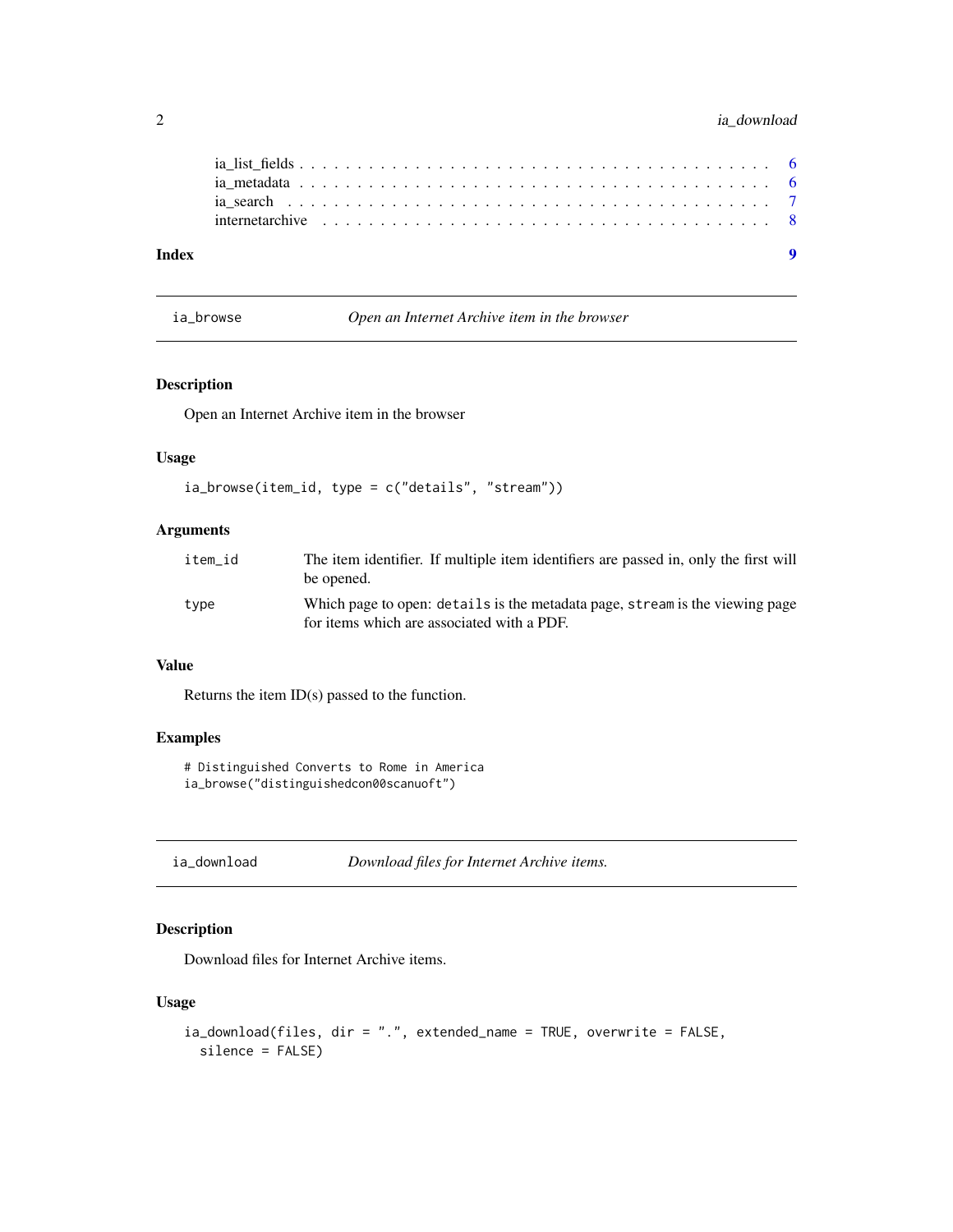#### <span id="page-2-0"></span>ia\_files 3

#### Arguments

| files         | A data frame of files returned by ia_files. You should filter this data frame to<br>download only the files that you actually want.                                                                                                                                                                                                                                                                                                                                         |
|---------------|-----------------------------------------------------------------------------------------------------------------------------------------------------------------------------------------------------------------------------------------------------------------------------------------------------------------------------------------------------------------------------------------------------------------------------------------------------------------------------|
| dir           | The directory in which to save the downloaded files.                                                                                                                                                                                                                                                                                                                                                                                                                        |
| extended_name | If this argument is FALSE, then the downloaded file will have a filename in the<br>following format: itemidentifier.extension,e.g., thedamnationofth00133gut.txt.<br>If there are multiple files of the same file type for an item, then the file names will<br>not be unique. If this argument is TRUE, them the downloaded file will have a file-<br>name in the following format: itemidentifier-original-filename.extension,<br>e.g., thedamnationofth00133gut-133.txt. |
| overwrite     | If TRUE, this function will download all files and overwrite them on disk if they<br>have already been downloaded. If FALSE, then if a file already exists on disk it<br>will not be downloaded again but other downloads will proceed normally.                                                                                                                                                                                                                            |
| silence       | If false, print the item IDs as they are downloaded.                                                                                                                                                                                                                                                                                                                                                                                                                        |

#### Value

A data frame including the file names of the downloaded files.

#### Examples

```
## Not run:
if (require(dplyr)) {
  dir <- tempdir()
  ia_get_items("thedamnationofth00133gut") %>%
    ia_files() %>%
    filter(type == "txt") %>% # download only the files we want
    ia_download(dir = dir, extended_name = FALSE)
}
## End(Not run)
```
<span id="page-2-1"></span>ia\_files *Access the list of files associated with an Internet Archive item*

#### Description

Access the list of files associated with an Internet Archive item

#### Usage

```
ia_files(items)
```
#### Arguments

items A list describing an Internet Archive items returned from the API.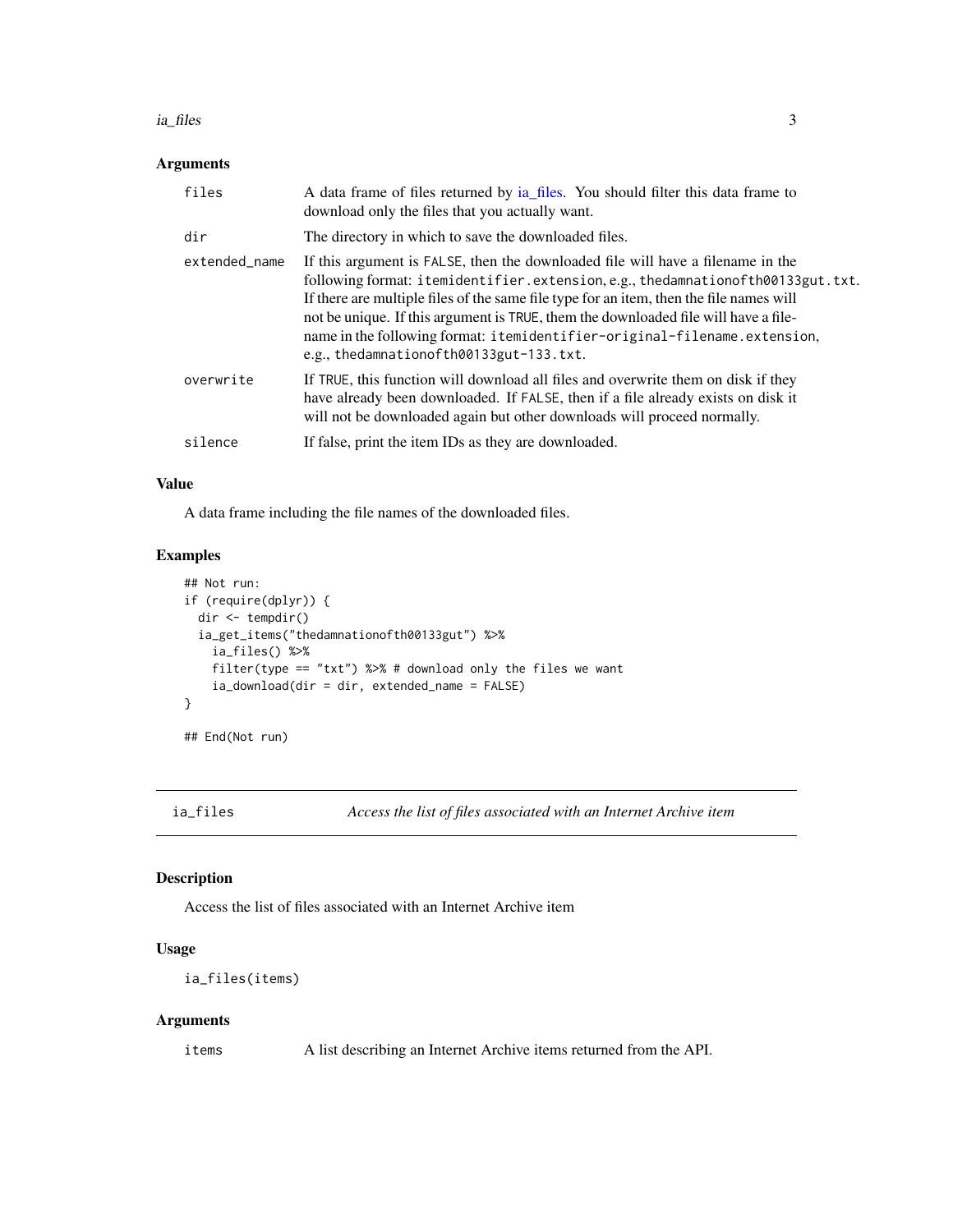#### <span id="page-3-0"></span>Value

A list containing the files as a list of character vectors.

#### Examples

```
## Not run:
ats_query <- c("publisher" = "american tract society")
ids <- ia_search(ats_query, num_results = 3)
items <- ia_get_items(ids)<br>files <- ia_files(items)
           files <- ia_files(items)
files
```
## End(Not run)

ia\_get\_items *Get the metadata for Internet Archive items*

#### Description

Get the metadata for Internet Archive items

#### Usage

```
ia_get_items(item_id, silence = FALSE)
```
#### Arguments

| item id | A character vector containing the ID for an Internet Archive item. This argument |
|---------|----------------------------------------------------------------------------------|
|         | is vectorized, so you can retrieve multiple items at once.                       |
| silence | If false, print the item IDs as they are retrieved.                              |

#### Value

A list containing the metadata returned by the API. List names correspond to the item IDs.

#### Examples

```
## Not run:
ia_get_items("thedamnationofth00133gut")
ats_query <- c("publisher" = "american tract society")
ids <- ia_search(ats_query, num_results = 2)
ia_get_items(ids)
## End(Not run)
```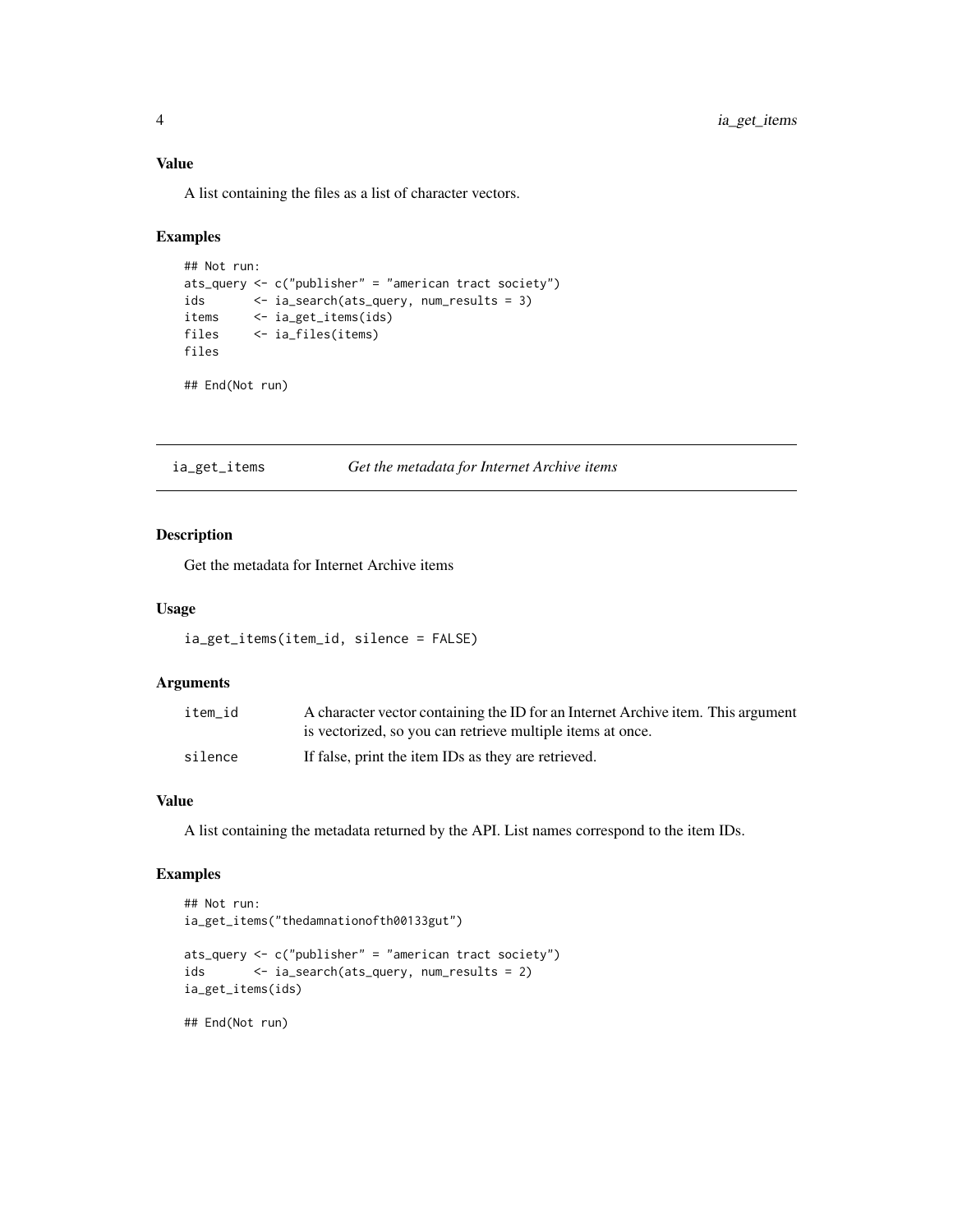<span id="page-4-0"></span>

#### Description

Access the item IDs from an Internet Archive items

#### Usage

```
ia_item_id(item)
```
#### Arguments

item A list describing an Internet Archive items returned from the API. This argument is vectorized.

#### Value

A character vector containing the item IDs.

#### Examples

```
ats_query <- c("publisher" = "american tract society")
ids <- ia_search(ats_query, num_results = 3)
items <- ia_get_items(ids)
ia_item_id(items)
```
ia\_keyword\_search *Perform an simple keyword search of the Internet Archive.*

#### Description

Perform an simple keyword search of the Internet Archive.

#### Usage

```
ia_keyword_search(keywords, num_results = 5, page = 1, print_total = TRUE)
```
#### Arguments

| keywords    | The keywords to search for.                                                |
|-------------|----------------------------------------------------------------------------|
| num_results | The number of results to return per page.                                  |
| page        | When results are paged, which page of results to return.                   |
| print_total | Should the total number of results for this query be printed as a message? |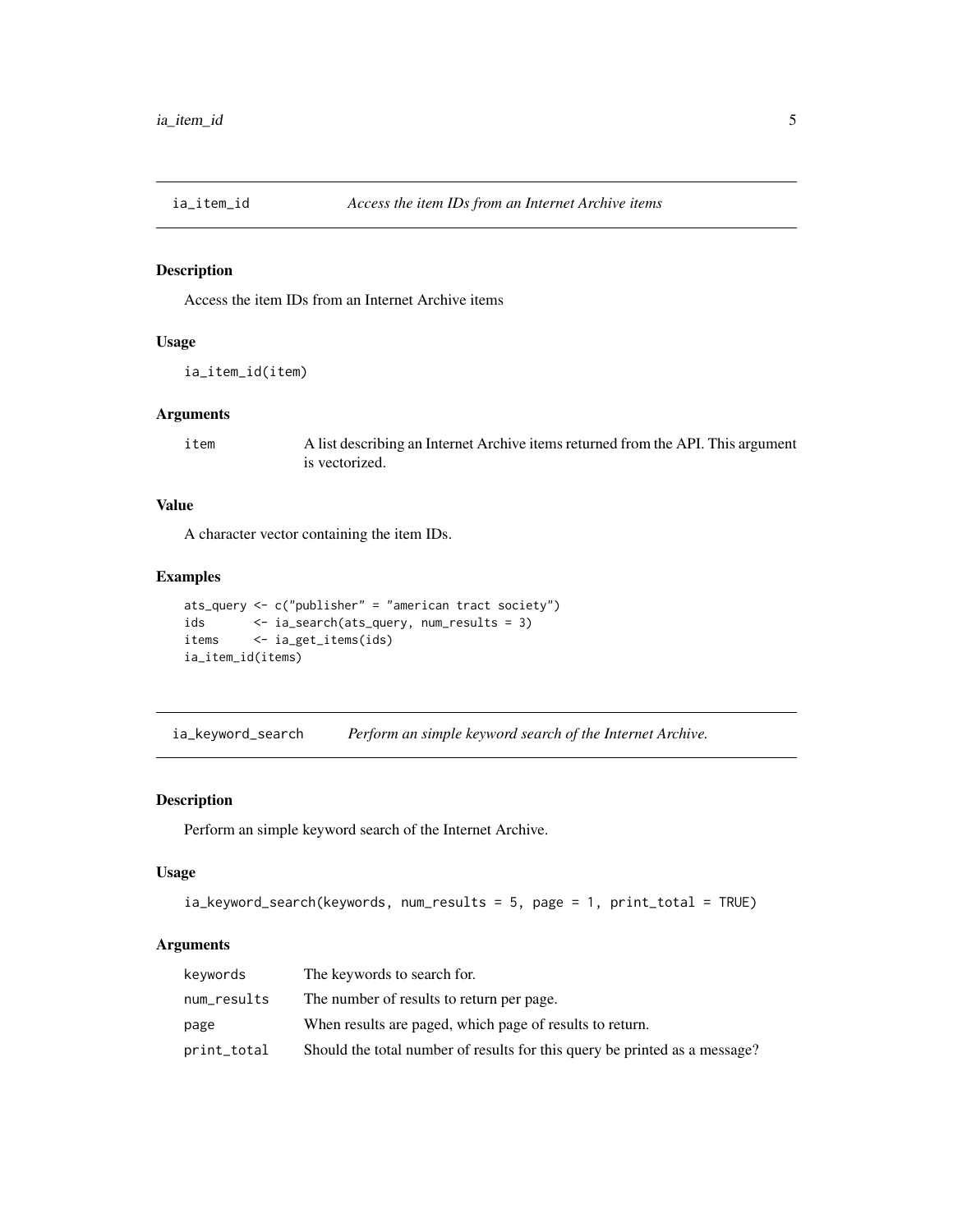#### <span id="page-5-0"></span>Value

A character vector of Internet Archive item IDs.

#### Examples

```
ia_keyword_search("isaac hecker", num_results = 20)
```
ia\_list\_fields *List accepted metadata fields*

#### Description

List accepted metadata fields

#### Usage

ia\_list\_fields()

#### Value

A list of the accepted metadata fields

#### Examples

ia\_list\_fields()

<span id="page-5-1"></span>ia\_metadata *Access the item metadata from an Internet Archive item*

#### Description

Access the item metadata from an Internet Archive item

#### Usage

```
ia_metadata(items)
```
#### Arguments

items A list object describing an Internet Archive items returned from the API.

#### Value

A data frame containing the metadata, with columns id for the item identifier, field for the name of the metadata field, and value for the metadata values.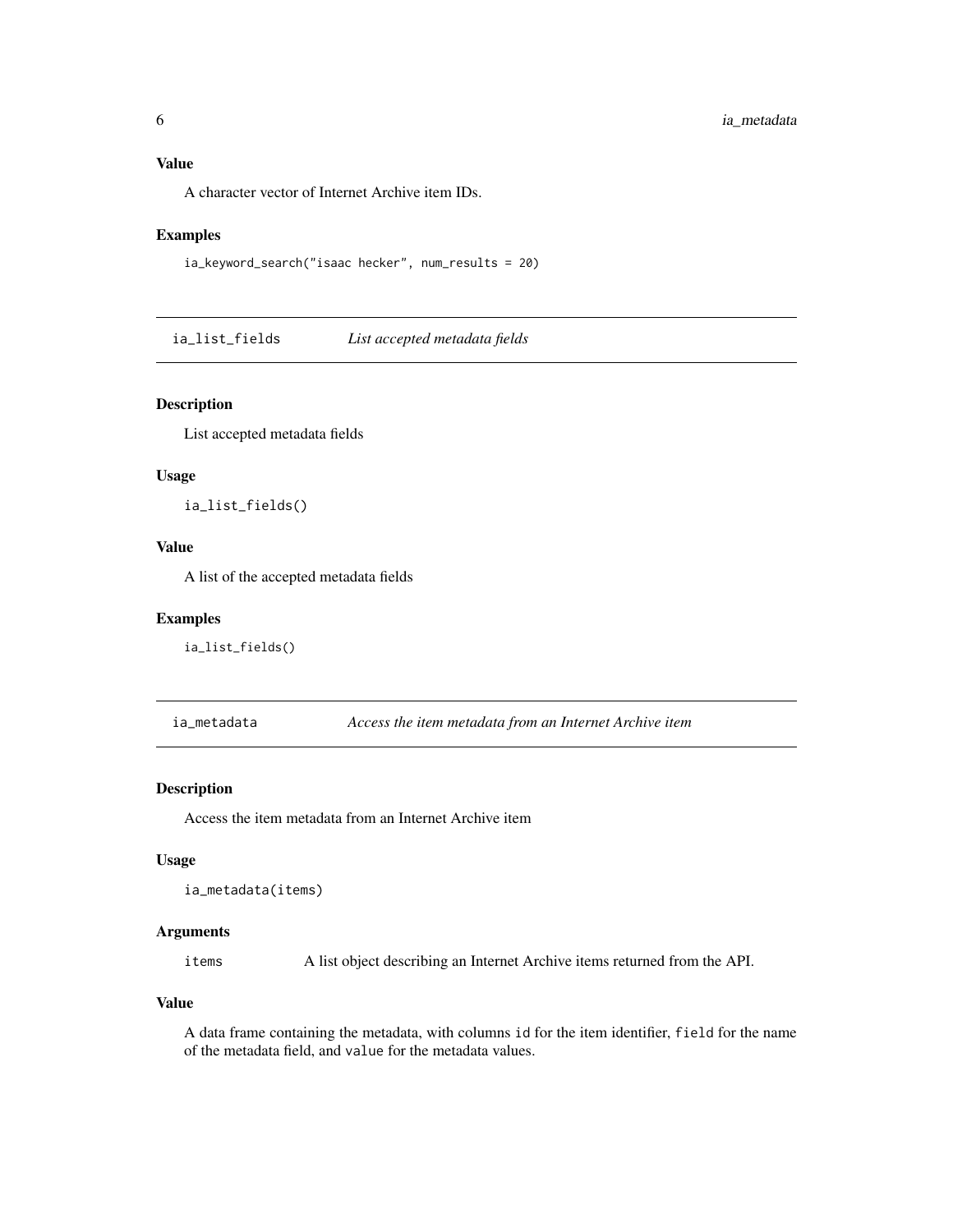#### <span id="page-6-0"></span>ia\_search 7

#### Examples

```
ats_query <- c("publisher" = "american tract society")
ids <- ia_search(ats_query, num_results = 3)
items <- ia_get_items(ids)
metadata <- ia_metadata(items)
metadata
```
#### ia\_search *Search the Internet Archive*

#### Description

Perform an advanced search of the Internet Archive, specifying which metadata fields to search. Note that all searches are in the form of "contains," i.e., the title contains the search term.

#### Usage

```
ia\_search(terms, num\_results = 5, page = 1, print\_url = FALSE,print_total = TRUE)
```
#### Arguments

| terms       | A set of metadata fields and corresponding values to search. These should take<br>the form of a named character vector. |
|-------------|-------------------------------------------------------------------------------------------------------------------------|
| num_results | The number of results to return per page.                                                                               |
| page        | When results are paged, which page of results to return.                                                                |
| print_url   | Should the URL used for the query be printed as a message?                                                              |
| print_total | Should the total number of results for this query be printed as a message?                                              |

#### Value

A character vector of Internet Archive item IDs.

#### References

See the documentation on the Internet Archive's [advanced search page.](https://archive.org/advancedsearch.php)

#### Examples

```
query1 \leq c("title" = "damnation of theron ware")
ia_search(query1)
query2 <- c("title" = "damnation of theron ware",
            "contributor" = "gutenberg")
ia_search(query2)
```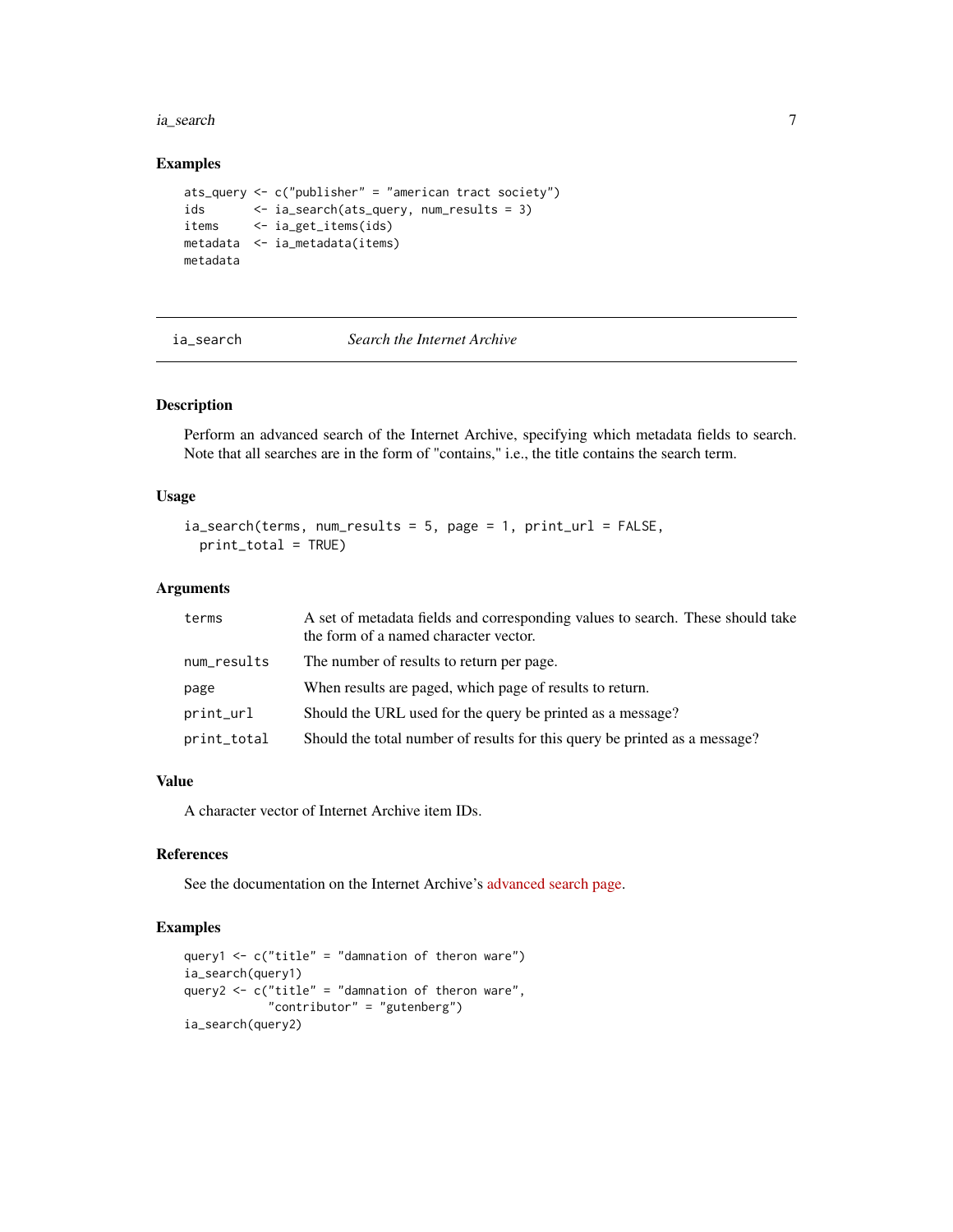<span id="page-7-0"></span>

#### Description

This client permits you to search [\(ia\\_search\)](#page-6-1), retrieve item metadata [\(ia\\_metadata\)](#page-5-1) and associated files [\(ia\\_files\)](#page-2-1), and download files [\(ia\\_files\)](#page-2-1) in a pipeable interface.